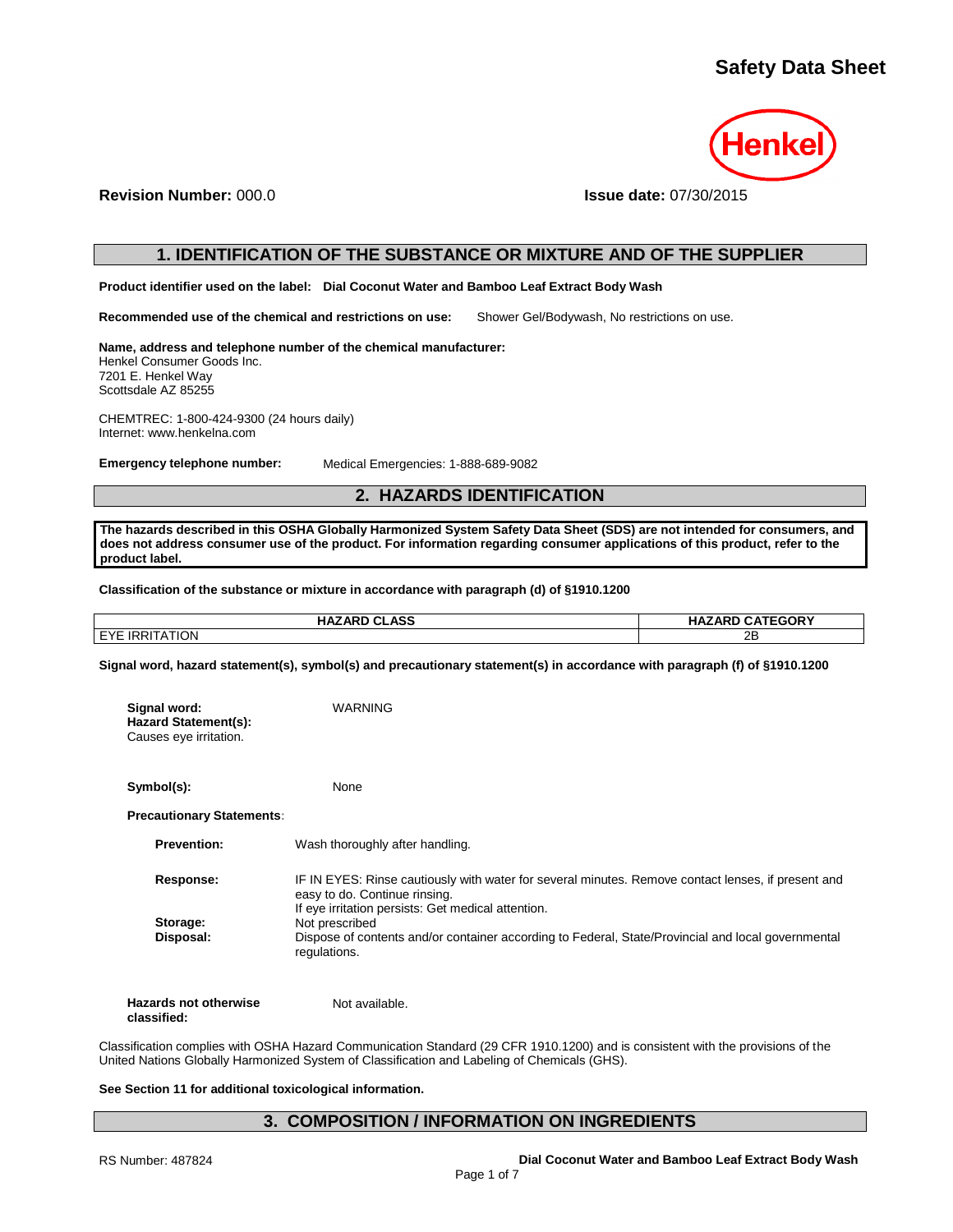#### **The following chemicals are classified as health hazards in accordance with paragraph (d) of § 1910.1200.**

| <b>Chemical Name*</b>                                                                                      | <b>CAS Number (Unique</b><br>Identifier) | Concentration |
|------------------------------------------------------------------------------------------------------------|------------------------------------------|---------------|
| Alcohols, C10-16, ethoxylated, sulfates, sodium salts, 2EO                                                 | 68585-34-2                               | $5 - 10 \%$   |
| 1-Propanaminium, 3-amino-N-(carboxymethyl)-N,N-dimethyl-, N-<br>coco acyl derivs., hydroxides, inner salts | 61789-40-0                               | $5 - 10 \%$   |
| Polyethylene glycol MW 400                                                                                 | 25322-68-3                               | $1 - 5 \%$    |
| Sodium chloride                                                                                            | 7647-14-5                                | $1 - 5%$      |
| Glvcerol                                                                                                   | $56 - 81 - 5$                            | 1 - 5 %       |

\*The specific chemical identity and/or exact percentage (concentration) of composition has been withheld because a trade secret is claimed in accordance with paragraph (i) of §1910.1200.

## **4. FIRST AID MEASURES**

#### **Description of necessary measures**

| Inhalation:   | First aid measures not required.                                                                                                                                                       |
|---------------|----------------------------------------------------------------------------------------------------------------------------------------------------------------------------------------|
| Skin contact: | First aid measures not required. Cosmetic product and therefore not necessary.                                                                                                         |
| Eye contact:  | Rinse eyes immediately with plenty of water, occasionally lifting upper and lower lids, until no<br>evidence of product remains. Get medical attention if pain or irritation develops. |
| Ingestion:    | Dilution by rinsing the mouth and giving water or milk to drink is generally recommended. Contact<br>physician or local poison control center.                                         |

#### **Most important symptoms and effects, both acute and delayed**

After eye contact: Can cause mild to moderate eye irritation. After skin contact: Repeated or prolonged excessive exposure may cause irritation or dermatitis. After ingestion: Nausea and possible vomiting may occur. After inhalation: Unlikely to occur due to the physical properties of the product. At elevated temperatures, vapors or mists may cause irritation.

#### **Indication of any immediate medical attention and special treatment needed**

After eye contact: Rinse eyes with plenty of water until no evidence of product remains. After skin contact: Rinse affected area with large amounts of water until no evidence of product remains. After ingestion: Dilution by rinsing the mouth and giving a glass of water to drink is generally recommended. After inhalation: Remove from exposure area to fresh air.

## **5. FIRE FIGHTING MEASURES**

#### **Suitable (and unsuitable) extinguishing media**

**Suitable extinguishing media:** Dry chemical, carbon dioxide, water spray or regular foam.

**Unsuitable extinguishing media:** None known

**Specific hazards arising from the chemical**

Oxides of carbon and oxides of nitrogen.

#### **Special protective equipment and precautions for fire-fighters**

In case of fire, wear a full-face positive-pressure self-contained breathing apparatus and protective suit. Avoid breathing vapors, keep upwind. Isolate area. Keep unnecessary personnel away.

## **6. ACCIDENTAL RELEASE MEASURES**

#### **Personal precautions, protective equipment and emergency procedures**

Wear skin, eye and respiratory protection as recommended in Section 8. Stop leak if you can do it without risk. Spills present a slipping hazard. Keep unnecessary personnel away. Ventilate spill area if possible. Make sure area is slip-free before re-opening to traffic.

#### **Environmental precautions**

Small or household quantities may be disposed in sewer or other liquid waste system. For larger quantities check with your local disposal authorities.

#### **Methods and materials for containment and cleaning up**

SMALL SPILLS: Contain and absorb with sand or other absorbent material and place into clean, dry containers for later disposal. Wash site of spillage thoroughly with water. LARGE SPILLS: Dike far ahead of spill to prevent further movement. Recover by pumping or by using a suitable absorbent material and place into containers for later disposal. Dispose in suitable waste container.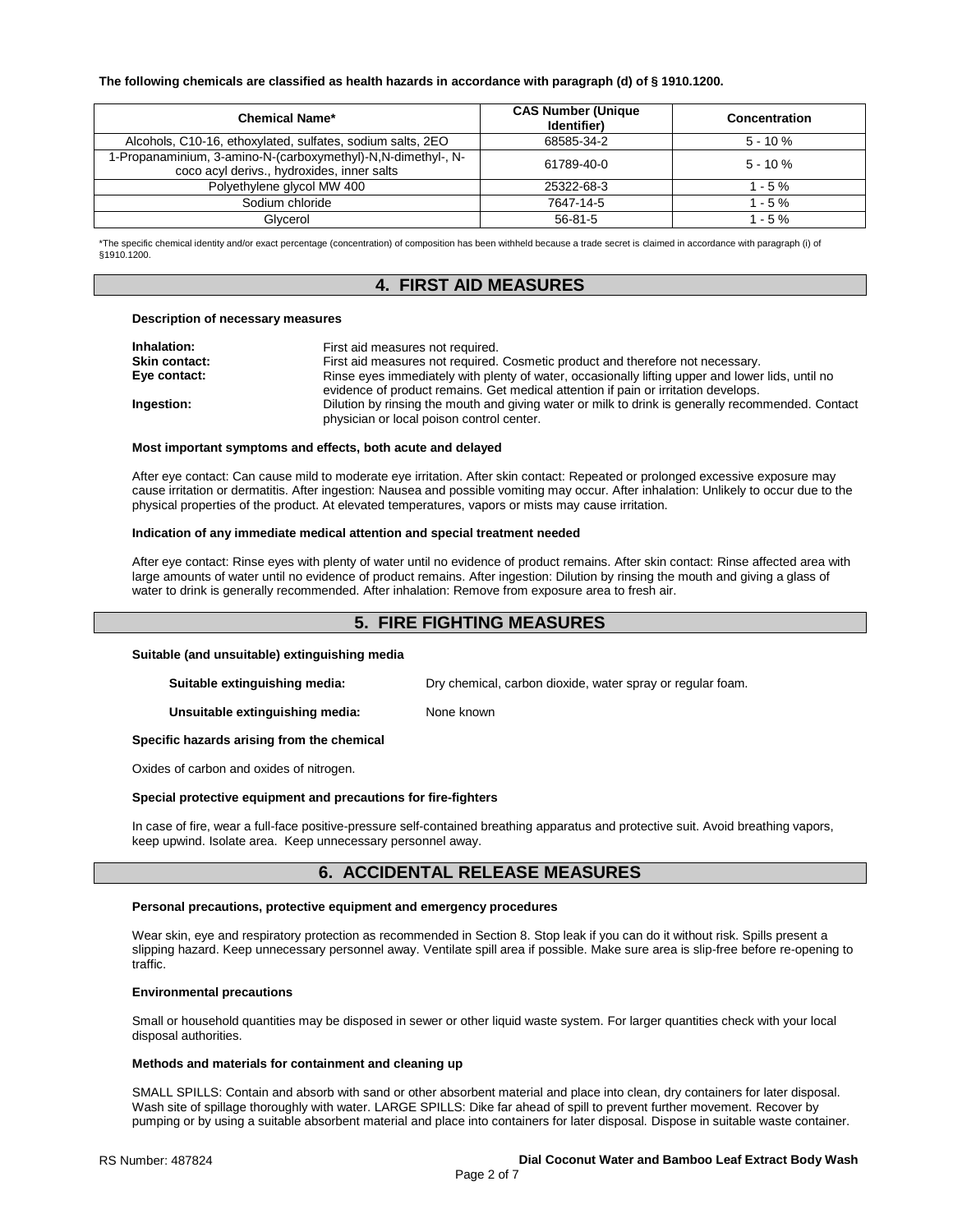## **7. HANDLING AND STORAGE**

#### **Precautions for safe handling**

Do not get in eyes. Do not take internally. Use with adequate ventilation. Avoid generating aerosols and mists.

#### **Conditions for safe storage, including any incompatibilities**

Store in original containers in a cool dry area. Storage areas for large quantities (warehouse) should be well ventilated. Keep the containers tightly closed when not in use.

## **8. EXPOSURE CONTROLS / PERSONAL PROTECTION**

**OSHA permissible exposure limit (PEL), American Conference of Governmental Industrial Hygienists (ACGIH) Threshold Limit Value (TLV), and any other exposure limit used or recommended by the chemical manufacturer, importer, or employer preparing the safety data sheet, where available.**

| Hazardous Component(s)                                        | <b>ACGIH TLV</b> | <b>OSHA PEL</b>                                                    | <b>AIHA WEEL</b>             | <b>OTHER</b> |
|---------------------------------------------------------------|------------------|--------------------------------------------------------------------|------------------------------|--------------|
| Alcohols, C10-16, ethoxylated, sulfates,<br>sodium salts, 2EO | None             | None                                                               | None                         | None         |
| Polyethylene glycol MW 400                                    | None             | None                                                               | 10 mg/m3 TWA<br>Particulate. | None         |
| Sodium chloride                                               | None             | None                                                               | None                         | None         |
| Glycerol                                                      | None             | 5 mg/m3 PEL<br>Respirable fraction.<br>15 mg/m3 PEL Total<br>dust. | None                         | None         |

#### **Appropriate engineering controls**

Provide local exhaust or general dilution ventilation to keep exposure to airborne contaminants below the permissible exposure limits where mists or vapors may be generated.

#### **Individual protection measures**

| Respiratory: | Air contamination monitoring should be carried out where mists or vapors are likely to be<br>generated, to assure that the employees are not exposed to airborne contaminants above the<br>permissible exposure limits. |
|--------------|-------------------------------------------------------------------------------------------------------------------------------------------------------------------------------------------------------------------------|
| Eve:         | Safety glasses are required to prevent eye contact where dusty conditions may occur.                                                                                                                                    |
| Hand/Body:   | Protective gloves are required where repeated or prolonged skin contact may occur.<br>Protective clothing is required where repeated or prolonged skin contact may occur.                                               |

## **9. PHYSICAL AND CHEMICAL PROPERTIES**

| Appearance:                              | liquid<br>blue        |
|------------------------------------------|-----------------------|
| Odor:                                    | characteristic        |
| Odor threshold:                          | Not available.        |
| pH:                                      | $5.00 - 6.40$ (25 °C) |
| Melting point/ range:                    | Not available.        |
| Boiling point/range:                     | Not available.        |
| Flash point:                             | Not available.        |
| <b>Evaporation rate:</b>                 | Not available.        |
| Flammable/Explosive limits - lower:      | Not available.        |
| Flammable/Explosive limits - upper:      | Not available.        |
| Vapor pressure:                          | Not available.        |
| Vapor density:                           | Not available.        |
| Solubility in water:                     | Not available.        |
| Partition coefficient (n-octanol/water): | Not available.        |
| Autoignition temperature:                | Not available.        |
| <b>Decomposition temperature:</b>        | Not available.        |
| Viscosity:                               | 10,000 - 30,000 mPa.s |
| <b>VOC content:</b>                      | Not available.        |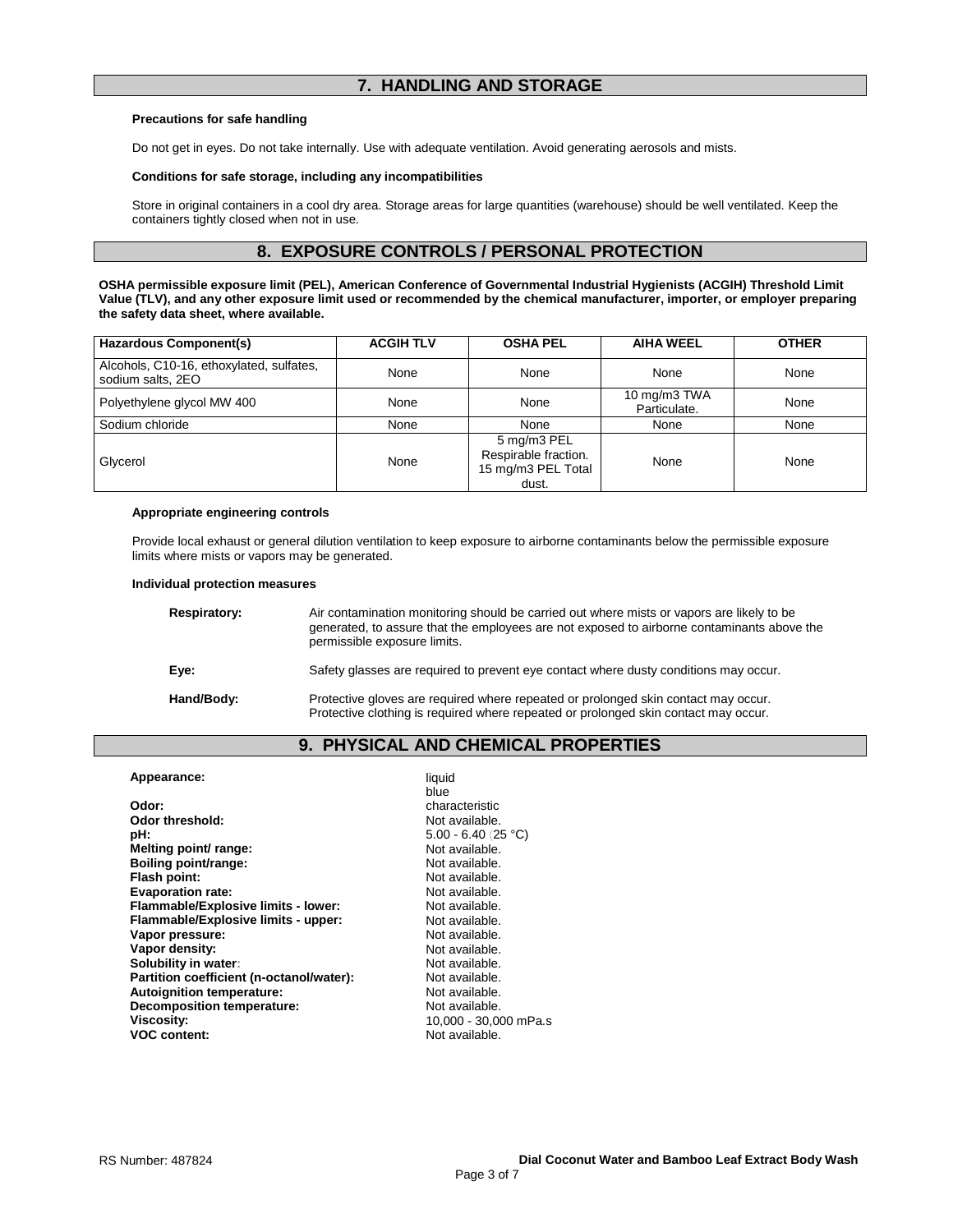## **10. STABILITY AND REACTIVITY**

| <b>Reactivity:</b>                          | This product may react with strong alkalies.                                                        |
|---------------------------------------------|-----------------------------------------------------------------------------------------------------|
| <b>Chemical stability:</b>                  | Stable under normal ambient temperature (70°F, 21°C) and pressure (1 atm).                          |
| Possibility of hazardous<br>reactions:      | Hazardous polymerization has not been reported to occur under normal temperatures and<br>pressures. |
| Conditions to avoid:                        | Avoid storing in direct sunlight and avoid extremes of temperature.                                 |
| Incompatible materials:                     | Strong oxidizers and alkalis.                                                                       |
| <b>Hazardous decomposition</b><br>products: | Thermal decomposition may release toxic and/or hazardous gases, including ammonia.                  |

# **11. TOXICOLOGICAL INFORMATION**

#### **Likely routes of exposure including symptoms related to characteristics**

| Inhalation:                             | Unlikely to occur due to the physical properties of the product. At elevated temperatures,<br>vapors or mists may cause irritation.                                |
|-----------------------------------------|--------------------------------------------------------------------------------------------------------------------------------------------------------------------|
| Skin contact:                           | Not a hazard under normal conditions of use.                                                                                                                       |
| Eye contact:                            | Can cause mild to moderate eye irritation.                                                                                                                         |
| Ingestion:                              | May cause mild gastrointestinal irritation with nausea, vomiting, diarrhea and abdominal pain.                                                                     |
| <b>Physical/Chemical:</b>               | No physical/chemical hazards are anticipated for this product.                                                                                                     |
| Other relevant toxicity<br>information: | This product is a personal care or cosmetic product. Direct contact with eyes may cause<br>irritation. No adverse effects are anticipated to skin from normal use. |

#### **Numerical measures of toxicity, including delayed and immediate effect**

| Hazardous Component(s)                                                                                        | LD50s and LC50s                 | Immediate and Delayed Health Effects   |
|---------------------------------------------------------------------------------------------------------------|---------------------------------|----------------------------------------|
| Alcohols, C10-16, ethoxylated, sulfates,<br>sodium salts, 2EO                                                 | None                            | Irritant                               |
| 1-Propanaminium, 3-amino-N-<br>(carboxymethyl)-N,N-dimethyl-, N-coco<br>acyl derivs., hydroxides, inner salts | None                            | Irritant, Allergen                     |
| Polyethylene glycol MW 400                                                                                    | None                            | Irritant                               |
| Sodium chloride                                                                                               | Oral LD50 (RAT) = $3.000$ mg/kg | Irritant                               |
| Glycerol                                                                                                      | None                            | Blood, Irritant, Kidney, Nuisance dust |

#### **Carcinogenicity information**

| <b>Hazardous Component(s)</b>                                                                                 | <b>NTP Carcinogen</b> | <b>IARC Carcinogen</b> | <b>OSHA Carcinogen</b> |
|---------------------------------------------------------------------------------------------------------------|-----------------------|------------------------|------------------------|
| Alcohols, C10-16, ethoxylated, sulfates,<br>sodium salts, 2EO                                                 | No                    | No                     | No                     |
| 1-Propanaminium, 3-amino-N-<br>(carboxymethyl)-N,N-dimethyl-, N-coco<br>acyl derivs., hydroxides, inner salts | No                    | No                     | No                     |
| Polyethylene glycol MW 400                                                                                    | No                    | No                     | No                     |
| Sodium chloride                                                                                               | No                    | No                     | No.                    |
| Glycerol                                                                                                      | No                    | No                     | No.                    |

**Carcinogenicity** None of the ingredients in this product are listed as carcinogens by the International Agency for Research on Cancer (IARC), the National Toxicology Program (NTP) or the Occupational Safety and Health Administration (OSHA).

**Mutagenicity**<br> **None of the ingredients in this product are known to cause mutagenicity.<br>
Toxicity for reproduction** Mone of the ingredients in this product are known as reproductive, fetal, on None of the ingredients in this product are known as reproductive, fetal, or developmental hazards.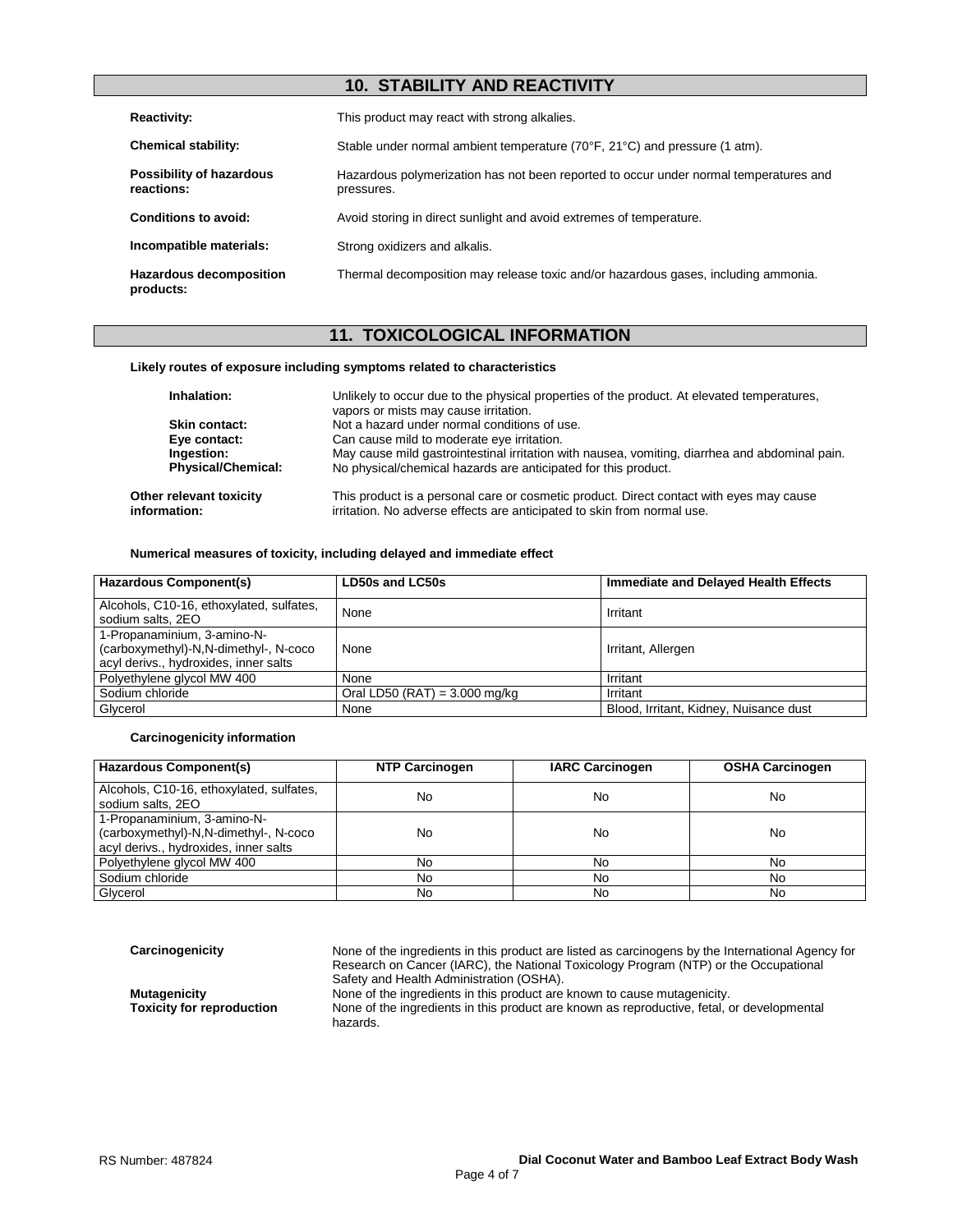#### **Aquatic Toxicity:**

This product is anticipated to be safe for the environment at concentrations predicted in household settings under normal use conditions. The following toxicity information is available for the hazardous ingredient(s) when used as technical grade and is provided as reference for the occupational settings.

#### **Toxicity to fish:**

The aquatic toxicity profile of this product has not been determined.

#### **Toxicity to aquatic invertebrates:**

The aquatic toxicity profile of this product has not been determined.

#### **Toxicity to algae:**

The aquatic toxicity profile of this product has not been determined.

#### **Persistence and degradability**

| <b>Hazardous substances</b>                 | <b>Result value</b>   | Route of    | <b>Species</b> | <b>Method</b>                                                  |
|---------------------------------------------|-----------------------|-------------|----------------|----------------------------------------------------------------|
| CAS-No.                                     |                       | application |                |                                                                |
| Alcohols, C10-16,<br>ethoxylated, sulfates, | readily biodegradable | aerobic     | $80 - 83%$     | OECD Guideline 301 B (Ready<br>Biodegradability: CO2 Evolution |
| sodium salts, 2EO                           |                       |             |                | Test)                                                          |
| 68585-34-2                                  |                       |             |                |                                                                |
| 1-Propanaminium, 3-amino-                   | readily biodegradable | aerobic     | 86 %           | OECD Guideline 301 D (Ready                                    |
| N-(carboxymethyl)-N,N-                      |                       |             |                | Biodegradability: Closed Bottle                                |
| dimethyl-, N-coco acyl                      |                       |             |                | Test)                                                          |
| derivs., hydroxides, inner                  |                       |             |                |                                                                |
| salts                                       |                       |             |                |                                                                |
| 61789-40-0                                  |                       |             |                |                                                                |
| Polyethylene glycol MG 400                  | readily biodegradable | aerobic     | 91%            | OECD Guideline 301 F (Ready                                    |
| 25322-68-3                                  |                       |             |                | Biodegradability: Manometric                                   |
|                                             |                       |             |                | <b>Respirometry Test)</b>                                      |
| Glycerol                                    | readily biodegradable | aerobic     | $90 - 94%$     | EU Method C.4-E                                                |
| $56 - 81 - 5$                               |                       |             |                | (Determination of the "Ready"                                  |
|                                             |                       |             |                | BiodegradabilityClosed Bottle                                  |
|                                             |                       |             |                | Test)                                                          |

### **Bioaccumulative potential**

The bioaccumulation potential of this product has not been determined.

#### **Mobility in soil**

The mobility of this product (in soil and water) has not been determined.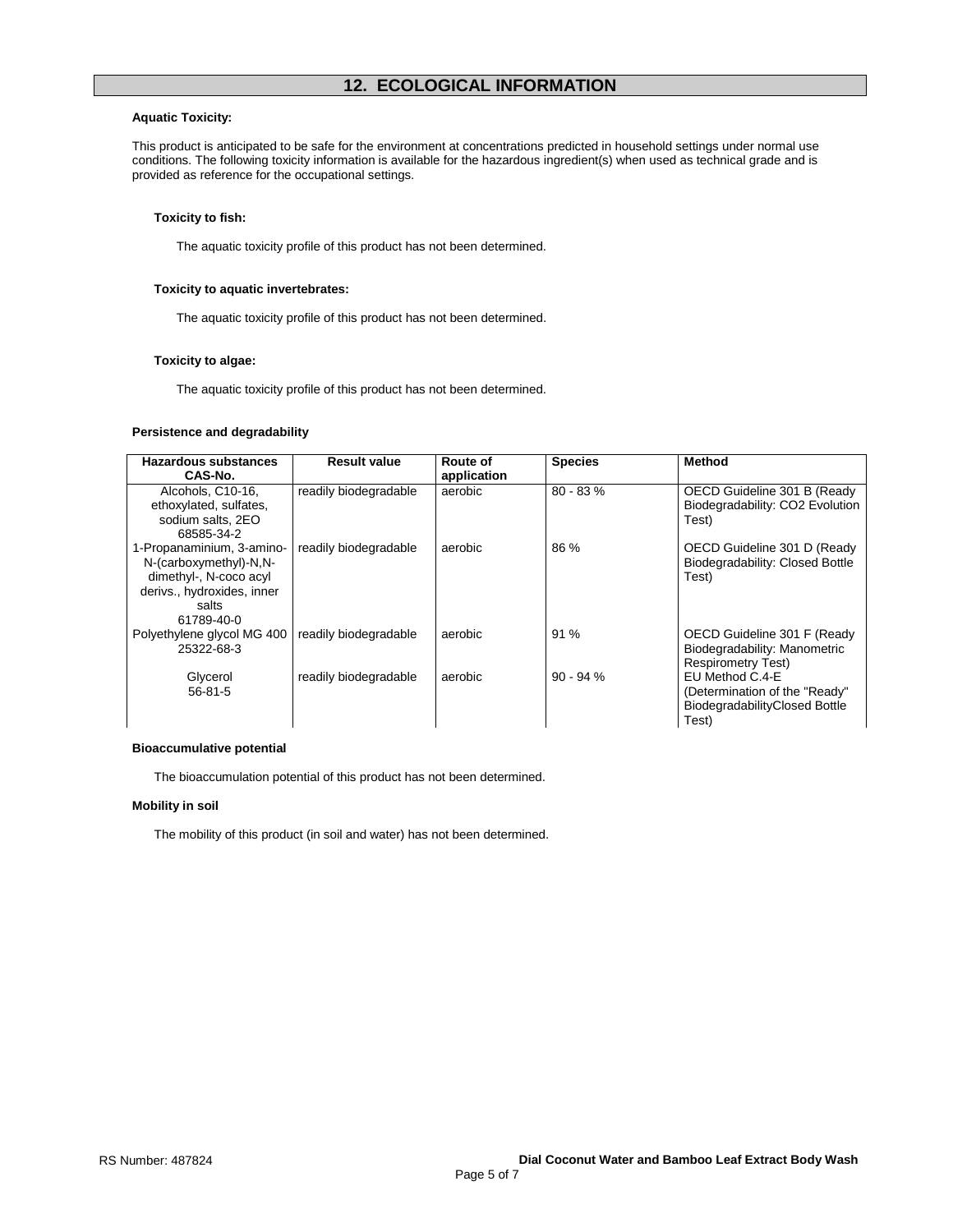## **13. DISPOSAL CONSIDERATIONS**

| Description of waste residues:      |                                                                                                                               |  |
|-------------------------------------|-------------------------------------------------------------------------------------------------------------------------------|--|
| Hazardous waste number:             | Not regulated                                                                                                                 |  |
| Safe handling and disposal methods: |                                                                                                                               |  |
| Recommended method of disposal:     | This product is not a RCRA hazardous waste and can be disposed of in<br>accordance with federal, state and local regulations. |  |
| Disposal of uncleaned packages:     | Place in trash.                                                                                                               |  |
| <b>14. TRANSPORT INFORMATION</b>    |                                                                                                                               |  |

**The information in this section is for reference only and should not take the place of a shipping paper (bill of lading) specific to an order. Please note that the proper shipping classification may vary by packaging, properties, and mode of transportation.**

| U.S. Department of Transportation Ground (49 CFR) |               |  |
|---------------------------------------------------|---------------|--|
| Proper shipping name:                             | Not regulated |  |
| Hazard class or division:                         | None          |  |
| Identification number:                            | None          |  |
| Packing group:                                    | None          |  |
| International Air Transportation (ICAO/IATA)      |               |  |
| Proper shipping name:                             | Not regulated |  |
| Hazard class or division:                         | None          |  |
| Identification number:                            | None          |  |
| Packing group:                                    | None          |  |
| <b>Water Transportation (IMO/IMDG)</b>            |               |  |
| Proper shipping name:                             | Not regulated |  |
| Hazard class or division:                         | None          |  |
| Identification number:                            | None          |  |
| Packing group:                                    | None          |  |
|                                                   |               |  |

## **15. REGULATORY INFORMATION**

**Occupational safety and health act:** Hazard Communication Standard, 29 CFR 1910.1200(g) Appendix D: The Occupational Safety and Health Administration (OSHA) require that the Safety Data Sheets (SDSs) are readily accessible to employees for all hazardous chemicals in the workplace. Since the use pattern and exposure in the workplace are generally not consistent with those experienced by consumers, this SDS may contain health hazard information not relevant to consumer use.

#### **United States Regulatory Information**

| <b>TSCA 8 (b) Inventory Status:</b>                                                                           | All components are listed or are exempt from listing on the Toxic Substances Control Act |
|---------------------------------------------------------------------------------------------------------------|------------------------------------------------------------------------------------------|
| <b>TSCA 12 (b) Export Notification:</b>                                                                       | inventory.<br>None above reporting de minimis                                            |
| <b>CERCLA/SARA Section 302 EHS:</b><br><b>CERCLA/SARA Section 311/312:</b><br><b>CERCLA/SARA Section 313:</b> | None above reporting de minimis<br>Not available.<br>None above reporting de minimis     |
| <b>California Proposition 65:</b>                                                                             | No California Proposition 65 listed chemicals are known to be present.                   |
| <b>Canada Regulatory Information</b>                                                                          |                                                                                          |
| <b>CEPA DSL/NDSL Status:</b>                                                                                  | All components are listed on or are exempt from listing on the Canadian Domestic         |

**Substances List.**